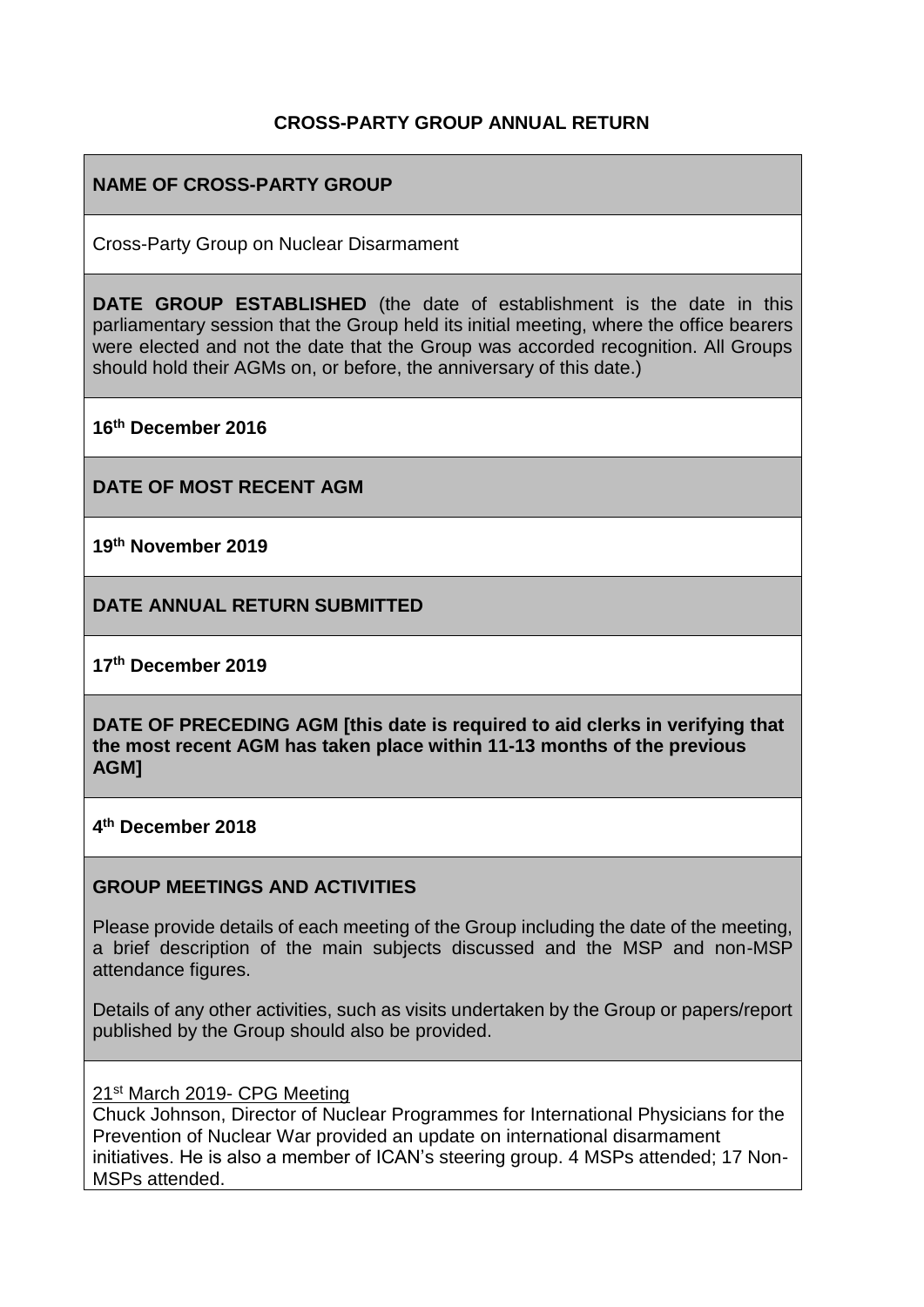#### 26<sup>th</sup> June 2019- CPG Meeting

Janet Fenton offered feedback from the UN NPT 2019 preparative conference, which she attended as an NGO observer in New York. Nukewatch's 'Unready Scotland' and anticipated Scottish Government response was also discussed. 5 MSPs attended; 10 Non-MSPs attended.

Supported event- The Artwork of Karipbek Kuyukov and the Impact of Nuclear Weapons, 12<sup>th</sup> September

Convenor Bill Kidd MSP hosted this event at the Scottish Parliament and spoke in his capacity as Co-President of Parliamentarians for Nuclear Non-Proliferation and Disarmament (PNND). Janet Fenton, secretary of the CPG, also spoke at this event, alongside famous artist Karipbek Kuyukov. Over 11 MSPs attended and over 30 Non MSPs attended.

CPG Event- Public Handover outside the Scottish Parliament of the ICAN Cities Appeal to Parliamentarians, 26<sup>th</sup> September MSPs signed the ICAN Pledge to mark the UN Day for the Elimination of Nuclear Weapons Over 11 MSPs attended and 11 Non-MSPs attended.

#### 19th November- CPG AGM

Office bearers were re-elected; summary of annual activities reported and approved; minutes reported and approved; MSP letter to Scottish Parliamentary Pension Scheme Trustees discussed; report from Don't Bank on the Bomb Scotland and recent activities of the group discussed. 3 MSPs attended; 11 Non-MSPs attended.

### **MSP MEMBERS OF THE GROUP**

Please provide names and party designation of all MSP members of the Group.

Bill Kidd - SNP

Ross Greer - Scottish Green Party

Andy Wightman - Scottish Green Party

Jenny Gilruth - SNP

Ruth Maguire - SNP

Gail Ross - SNP

Richard Leonard - Scottish Labour

Neil Findlay - Scottish Labour

John Finnie – Scottish Green Party

Bob Doris – SNP

Patrick Harvie – Scottish Green Party

Mark Ruskell – Scottish Green Party

Sandra White – SNP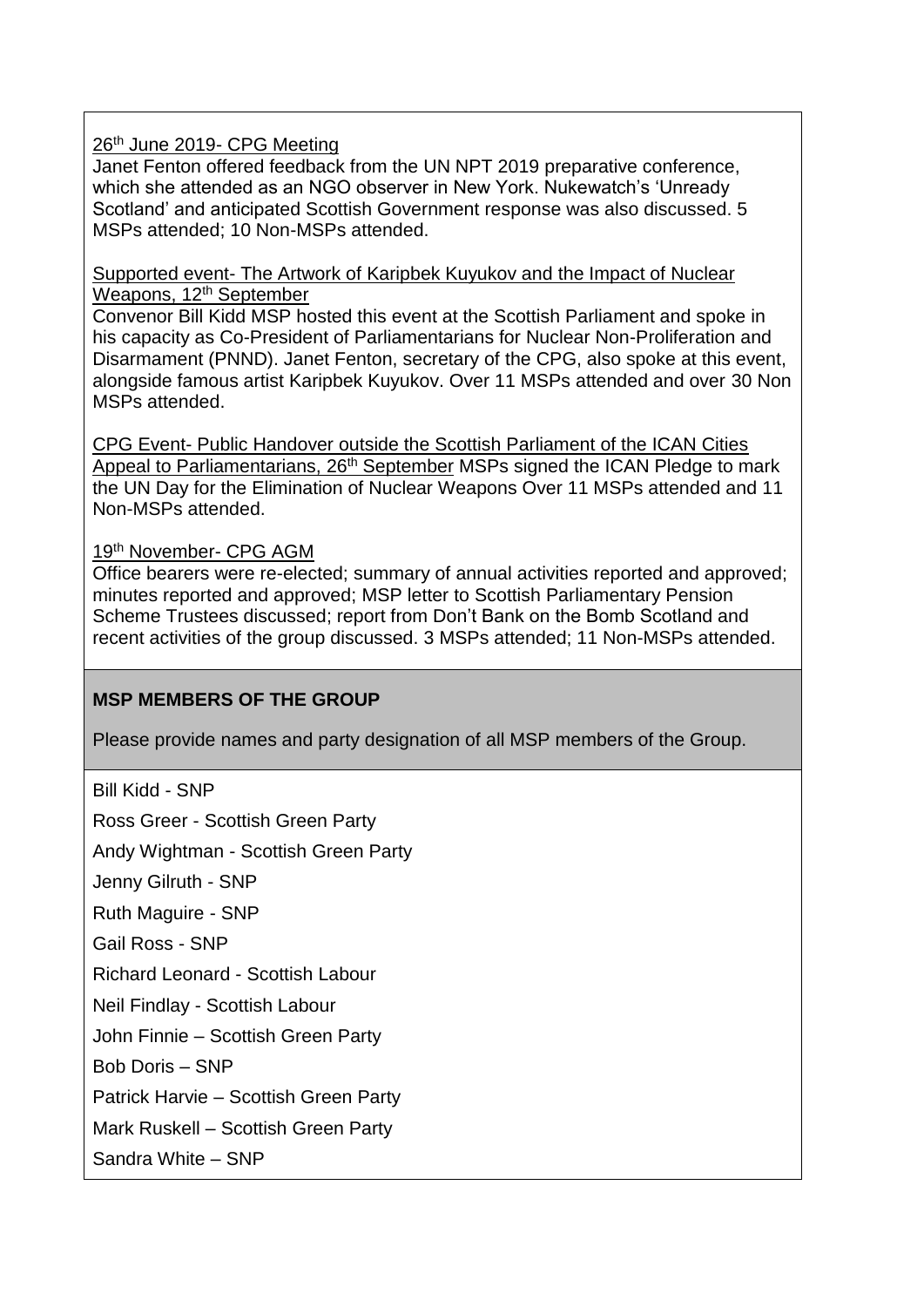Elaine Smith – Scottish Labour

Claudia Beamish – Scottish Labour

## **NON-MSP MEMBERS OF THE GROUP**

For organisational members please provide only the name of the organisation, it is not necessary to provide the name(s) of individuals who may represent the organisation at meetings of the Group.

| Individuals   | Janet Fenton                                    |
|---------------|-------------------------------------------------|
| Organisations | <b>SCND</b>                                     |
|               | WILPF (Scotland)                                |
|               | Edinburgh P&J                                   |
|               | <b>NFLA</b>                                     |
|               | <b>UNHouse (inc UNA Scotland)</b>               |
|               | TP (Scotland)                                   |
|               | Nukewatch (Scotland)                            |
|               | Campaign Against the Arms Trade (CAAT Scotland) |
|               | <b>International Volunteer Service</b>          |
|               | <b>MEDACT</b> (Scotland)                        |
|               | Soko Gakai International (Scotland)             |
|               | <b>ICAN</b> (Scotland)                          |
|               | <b>Peace Education Scotland</b>                 |
|               | <b>Secure Scotland</b>                          |
|               |                                                 |

# **GROUP OFFICE BEARERS**

Please provide names for all office bearers. The minimum requirement is that two of the office bearers are MSPs and one of these is Convener – beyond this it is a matter for the Group to decide upon the office bearers it wishes to have. It is permissible to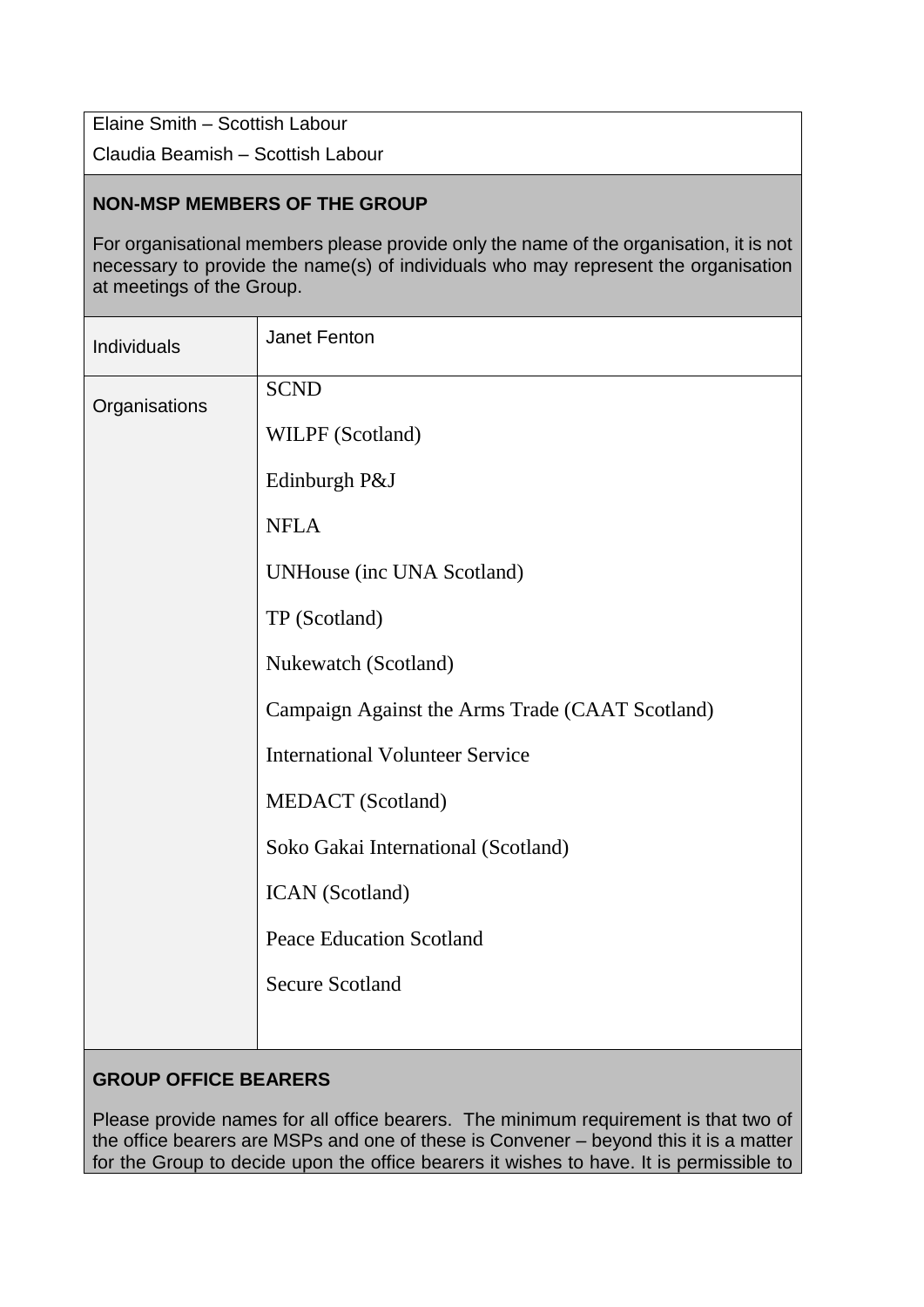have more than one individual elected to each office, for example, co-conveners or multiple deputy conveners.

| Convener               | <b>Bill Kidd MSP</b>  |
|------------------------|-----------------------|
| <b>Deputy Convener</b> | <b>Ross Greer MSP</b> |
| Secretary              | Janet Fenton          |
| Treasurer              | <b>NA</b>             |

#### **FINANCIAL BENEFITS OR OTHER BENEFITS RECEIVED BY THE GROUP**

Please provide details of any financial or material benefit(s) received from a single source in a calendar year which has a value, either singly or cumulatively, of more than £500. This includes donations, gifts, hospitality or visits and material assistance such as secretariat support.

Details of material support should include the name of the individual providing support, the value of this support over the year, an estimate of the time spent providing this support and the name of the organisation that this individual is employed by / affiliated to in providing this support.

Groups should provide details of the date on which the benefit was received, the value of the benefit and a brief description of the benefit.

If the Group is not disclosing any financial information please tick the box to confirm that the Group has considered the support received, but concluded it totalled under the threshold for disclosure (£500).

### **SUBSCRIPTION CHARGED BY THE GROUP**

Please provide details of the amount charged and the purpose for which the subscription is intended to be used.

NA

# **CONVENER CONTACT DETAILS**

Name Bill Kidd MSP